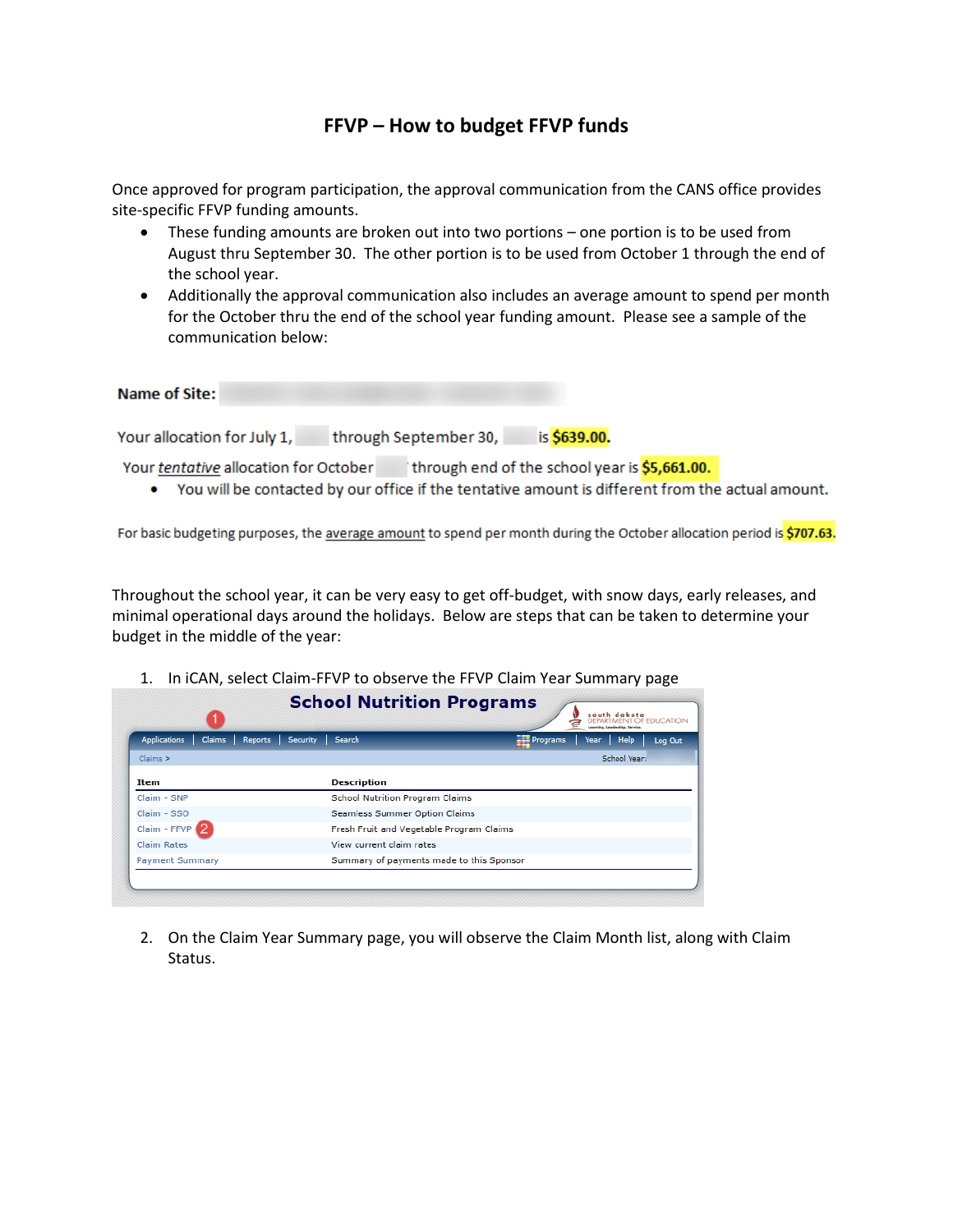| <b>Applications</b>              | Claims<br>Reports<br>Security<br>Claims > Claim Year at a Glance - FFVP > | Search<br>Fresh Fruit and Vegetable Claim Year Summary |                                  |                                       | Programs<br>Year                | <b>Help</b><br>Log Out<br>School Year: 2017 - 2018 |
|----------------------------------|---------------------------------------------------------------------------|--------------------------------------------------------|----------------------------------|---------------------------------------|---------------------------------|----------------------------------------------------|
| Claim<br><b>Month</b>            | Adj<br><b>Number</b>                                                      | <b>Claim</b><br><b>Status</b>                          |                                  | <b>Date</b><br><b>Received</b>        | <b>Date</b><br><b>Processed</b> | <b>Earned</b><br><b>Amount</b>                     |
| Jul 1                            |                                                                           |                                                        |                                  |                                       |                                 | \$0.00                                             |
| Aug                              |                                                                           |                                                        |                                  |                                       |                                 | \$0.00                                             |
| Sep                              | 0                                                                         | Processed                                              |                                  | 10/10/2017                            | 10/11/2017                      | \$3,055.15                                         |
| Oct                              | 0                                                                         | Processed                                              |                                  | 11/06/2017                            | 02/12/2018                      | \$3,671.72                                         |
| Nov                              | o                                                                         | Processed                                              |                                  | 12/01/2017                            | 02/12/2018                      | \$4,414.41                                         |
| Dec                              | 0                                                                         | Processed                                              |                                  | 01/22/2018                            | 02/12/2018                      | \$2,244.77                                         |
| Jan                              | 0                                                                         | Processed                                              |                                  | 02/07/2018                            | 02/12/2018                      | \$4,148.93                                         |
| Feb                              |                                                                           |                                                        |                                  |                                       |                                 | \$0.00                                             |
| Mar                              |                                                                           |                                                        |                                  |                                       |                                 | \$0.00                                             |
| Apr                              |                                                                           |                                                        |                                  |                                       |                                 | \$0.00                                             |
| May                              |                                                                           |                                                        |                                  |                                       |                                 | \$0.00                                             |
| Jun                              |                                                                           |                                                        |                                  |                                       |                                 | \$0.00                                             |
|                                  |                                                                           |                                                        |                                  |                                       | <b>Year to Date Totals</b>      | \$17,534.98                                        |
|                                  |                                                                           |                                                        | < Back                           |                                       |                                 |                                                    |
| <b>Grant Summary School Year</b> |                                                                           |                                                        |                                  |                                       |                                 |                                                    |
| Site ID<br><b>Site Name</b>      |                                                                           |                                                        | <b>Grant</b><br><b>Allocated</b> | <b>FFV &amp; Oper</b><br><b>Spent</b> | <b>Admin</b><br><b>Spent</b>    | <b>Remaining</b><br><b>Balance</b>                 |
| 0002                             |                                                                           |                                                        | \$16,560.00                      | \$6,807.81                            | \$0.00                          | \$9,752.19                                         |
| 0003                             |                                                                           |                                                        | \$20,347.00                      | \$10,727.17                           | \$0.00                          | \$9,619.83                                         |
|                                  |                                                                           | <b>Totals</b>                                          | \$36,907.00                      | \$17,534.98                           | \$0.00                          | \$19,372.02                                        |

- 3. From here, we can see the Remaining Balance for the full award. Please note, this Grant Summary is considering funds remaining from the first and second funding period.
	- a. If you are looking at the Grant Summary after the first funding period (August thru Sept 30) has passed, the summary is including funds which are no longer available to be spent.

| Site 1<br>\$9,752,19<br>\$16,560.00<br>\$6,807.81<br>\$0.00<br>1st $&$ 2nd<br>\$0.00<br>\$9,619.83<br>\$20,347.00<br>\$10,727.17 | Site ID | <b>Site Name</b> | <b>Grant</b><br><b>Allocated</b> | FFV & Oper<br><b>Spent</b> | <b>Admin</b><br><b>Spent</b> | <b>Remaining</b><br><b>Balance</b> |                        |
|----------------------------------------------------------------------------------------------------------------------------------|---------|------------------|----------------------------------|----------------------------|------------------------------|------------------------------------|------------------------|
|                                                                                                                                  | 0002    |                  |                                  |                            |                              |                                    | Remaining from         |
|                                                                                                                                  | 0003    | Site 2           |                                  |                            |                              |                                    | <b>Funding Periods</b> |

4. For an accurate amount remaining from within the current Funding Period, simply click on a month from within the Funding Period. For example, clicking on the Claim Month of February will display the Remaining Balance from the October thru End of School Year Funding Period, since the month of February is in the October thru End of School Year Funding Period.